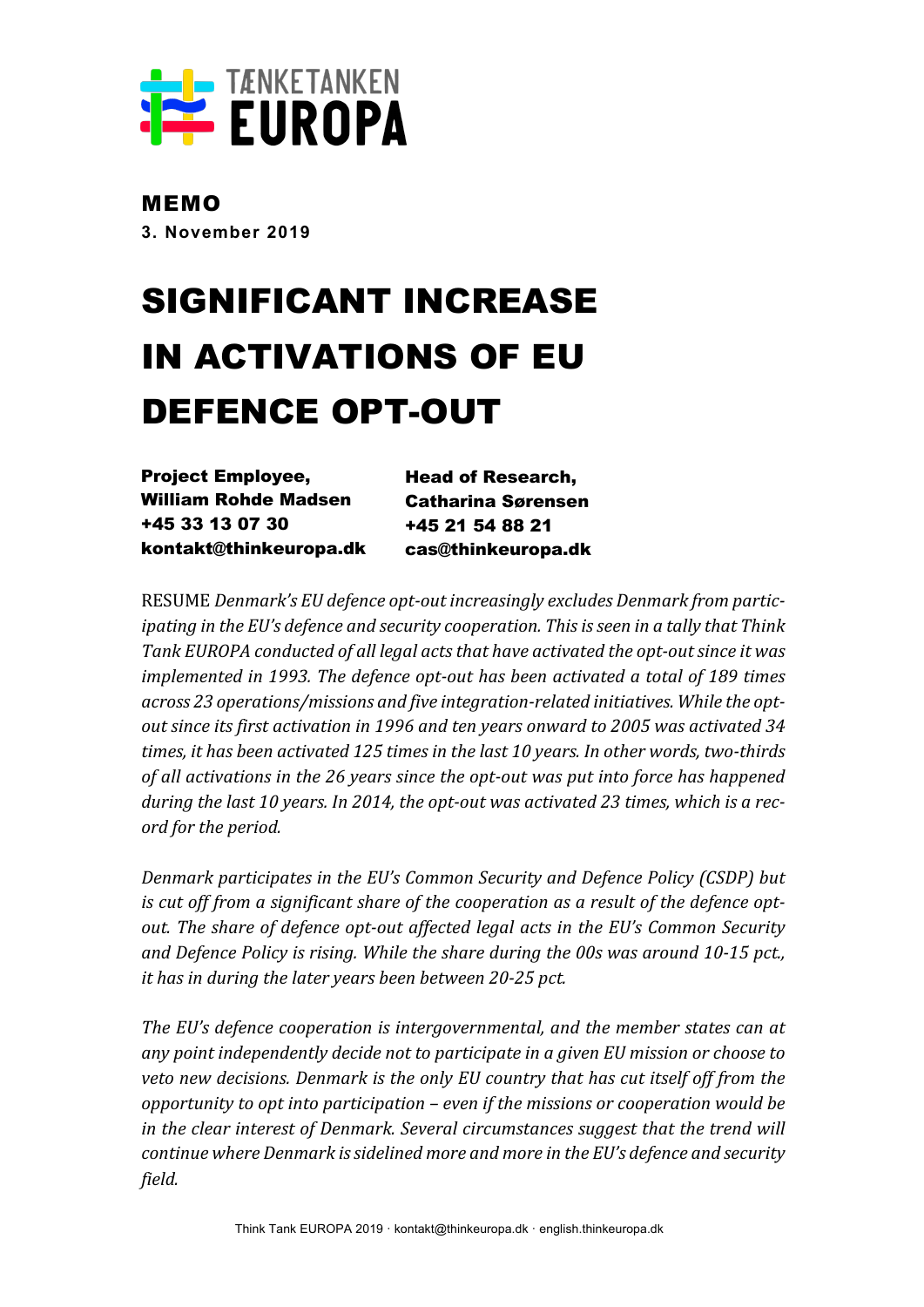

# **MAIN CONCLUSIONS:**

- Denmark har since 1993 activated the EU defence opt-out 189 times.
- 125 of the 189 activations took place during the last 10 years. This is equal to two-thirds of all activations of the defence opt-out.
- The tendency year-to-year is clear: The defence opt-out has been activated more and more. In 2014, the opt-out was activated 23 times, which is a record for the entire period.
- Denmark participates in the EU's Common Security and Defence Policy, but the share of defence opt-out affected legal acts under this is increasing. During 2014-2017, this was the case for between a fifth and a third of all legal acts in the field.
- The defence opt-out has been activated in connection with 23 operations/missions and five integration-related initiatives. There is a big difference between how many legal acts are related to individual operations/missions and initiatives.
- The prospective European Commission lead by the former Germany defence minister Ursula von der Leyen has announced a massive focus on the defence policy.
- The EU's defence cooperation is expected to be integrated and strengthened more in the coming years due to strong interests in several member states.
- It is therefore likely that the trend will continue. Denmark will to a greater extent be excluded from participating in the EU's defence and security cooperation.
- Denmark is the only EU country that is cut off from the opportunity to opt into new defence policies and military missions in the EU – even if the cooperation or missions would be in the clear interest of Denmark.
- Denmark's automatic exclusion from the EU's enhanced defence cooperation, PESCO, in 2017 marked the first time in 14 years that the opt-out led to new consequences that were integration-related.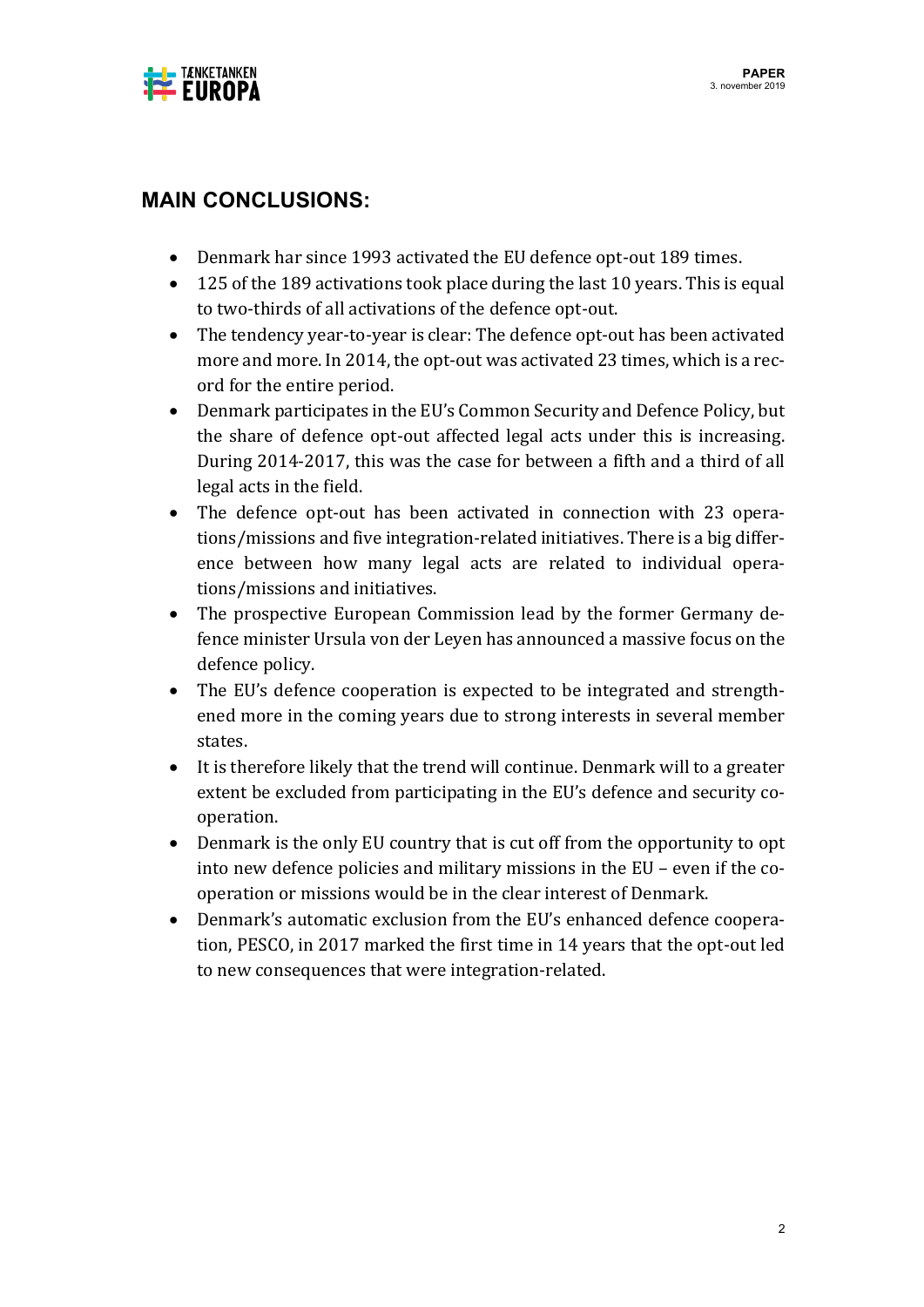

The Common Security and Defence Policy (CSDP) became a part of the EU with the Maastricht Treaty in 1992. After the Danish electorate voted against the treaty at the referendum in June 1992, Denmark agreed to opt-out on defence among other areas. As established by the Edinburgh Agreement of 1993, it reads in a protocol to the Treaty of the European Union that Denmark does not participate in "the elaboration and the implementation of decisions and actions of the Union which have defence implications".  $1$  Denmark does participate in the EU's Common Defence and Security Policy but remains outside the EU's military missions and operations as well as the cooperation on the development and acquisition of military capacities in the EU.

Denmark has since the implementation of the defence opt-out in November 1993 up to and including September 2019 activated the opt-out 189 times. The first activation occurred in 1996 due to an evacuation of EU citizens. The latest activation took place on 25 September 2019 in connection to Operation Atalanta in Somalia. Last year, in 2018, the defence opt-out was activated nine times. This number is expected to grow this year, as there have already been nine activations in the year's first nine months.

The frequency of activations of the opt-out has since 1996 fluctuated year to year, but the trend is clear: The Danish EU defence opt-out excludes Denmark to an increasingly large extent from participating in EU missions and cooperation under the Common Security and Defence Policy.

#### **Background**

This memo scrutinises the number of times that Denmark's EU defence opt-out has been activated since 1993. On the basis of a tally of basic legal acts in the database of EUR-Lex, it is noted when and in relation to what matter each activation occurred as well as the absolute and proportional extent of legal acts in the field.

There are several challenges connected to tallies of number of activations in EUR-Lex. This is, for example, due to the opt-out sometimes being in mentioned in recommendation, which are not legal acts; that a single military operation typically stretches across multiple legal acts from its conception to questions regarding the appointment of an operation chief, extensions, etc., and that there are often several amending legal acts to one original basic legal act.

This tally is based on basic legal acts. It therefore does not include recommendations or amending legal acts. All basic legal acts for a mission/operation are included, considering they can provide a picture of the extent of such an effort. The detailed method of the tally of legal acts are described at the end of the memo.

While there is thus a difference in how significant each activation is for Denmark, the most important aspect of this tally is its documentation of the defence opt-out's extent and development over time. The development unambiguously shows a trend that the defence opt-out excludes Denmark from an increasingly large share of the EU's Common Security and Defence Policy.

<sup>&</sup>lt;sup>1</sup> https://eur-lex.europa.eu/eli/treaty/teu\_2012/pro\_22/oj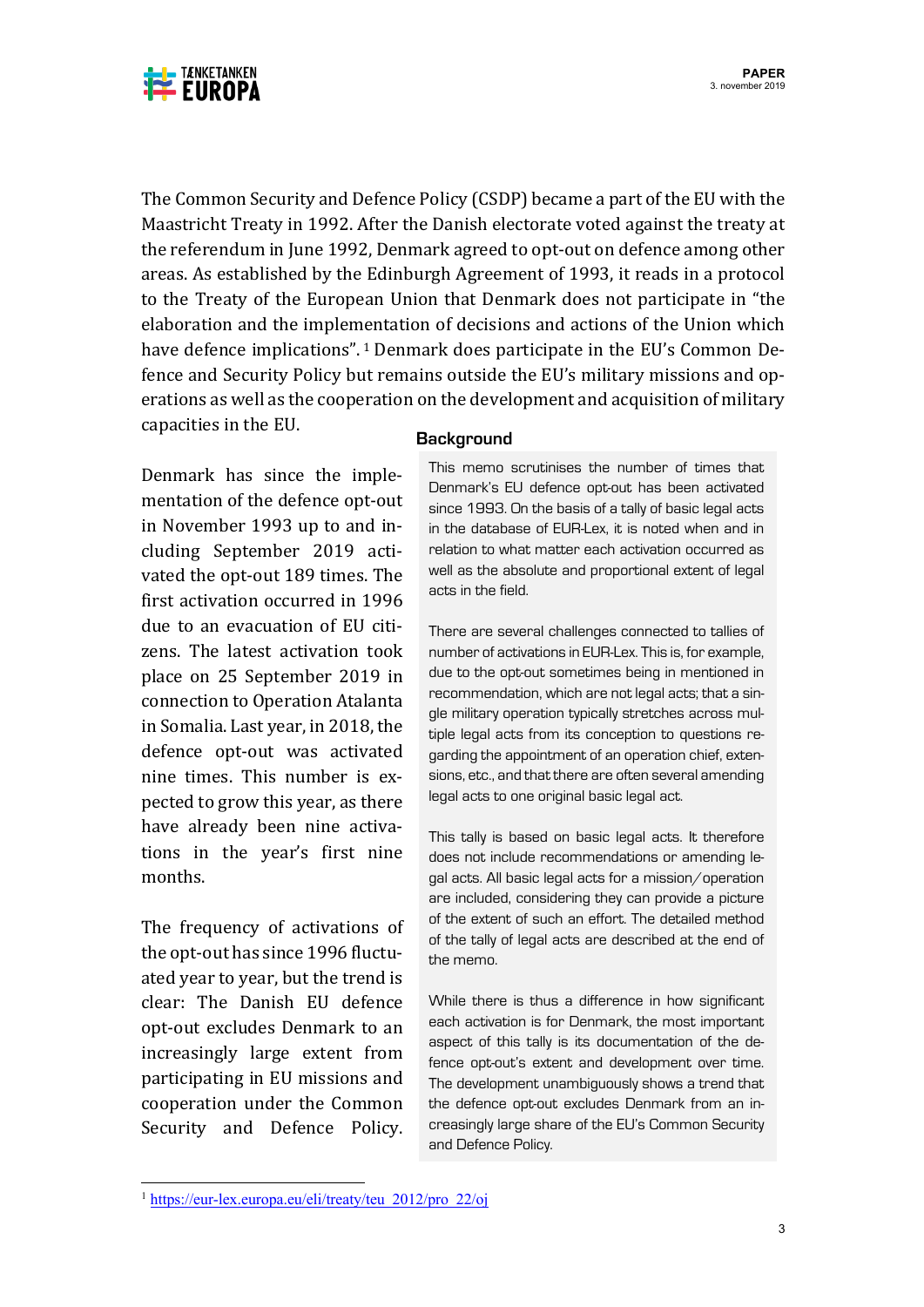

Figure 1 shows the historical development of activations since the opt-out was put into force in 1993.



#### **Figure 1. The defence opt-out is activated more and more**

**Note:** The prognosis for 2019 is based on this year's level up to and including September. **Source:**  Think Tank EUROPA based on basic legal acts from EUR-Lex.

Besides the growing trend in the number of activations of Denmark's EU defence opt-out, there is also ongoing development in opt-out affected legal acts as a share of total legal acts under the EU's Common Security and Defence Policy (CSDP), of which Denmark is a part. The trend shows that the defence cooperation, against which Denmark has an opt-out, constitutes an increasingly great share of the EU's CSDP. From 1993 up to and including September 2019, there were 1,400 basic legal acts under the CSDP. Denmark participated in 1,211 of those legal acts.

Denmark has been excluded from participating in around 14 pct. of the legal acts under the CSDP since 1993. And that share is steadily growing, as is evident in figure 2. The trend is very clear. From 2014-2017, the defence opt-out affected between a fifth and a third of all basic legal acts under the CSDP. The EU's defence cooperation is intergovernmental, and the member states can single-handedly decide not to participate in an EU mission/operation or a project under the enhanced defence cooperation PESCO. However, the EU defence opt-out prevents Denmark from the ability to choose to participate wherever and whenever in its interest. Denmark is the only EU member state that has inhibited itself from being able to opt into participation.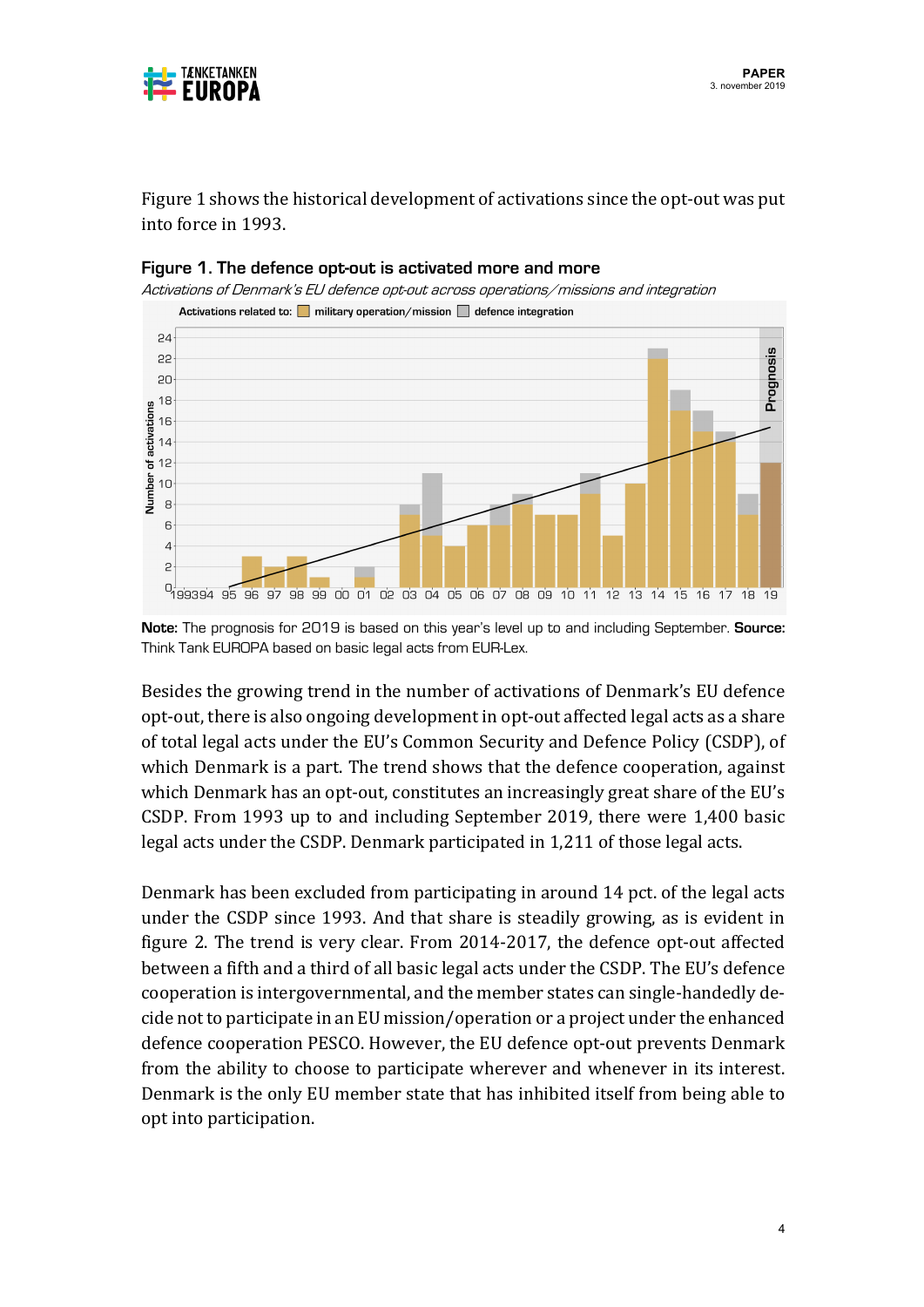



#### **Figure 2. Opt-out affected legal acts make up a growing share**

Share of the EU's Common Security and Defence Policy that Denmark is excluded from because of the defence opt-out, pct.

**Note:** The proportional extent is measured by the share of defence opt-out affected basic legal acts under the CSDP. The prognosis for 2019 is based on this year's level up to and including September. **Source:** Think Tank EUROPA based on basic legal acts from EUR-Lex.

Another way of illustrating the growing consequences of Denmark's EU defence opt-out is by showing the yearly tally of individual EU initiatives that Denmark is cut off from, where a single mission or a single integration-related initiative counts for a single activation - regardless of the number of supporting legal acts. According to the EUR-Lex database, there are 23 operations/missions and five integration-related initiatives on which the defence opt-out has applied. These policies are significantly different in their extent measured by affected legal acts. For instance, while the EUFOR Concordia mission in the Former Yugoslav Republic of Macedonia (FYROM) entailed four activations, the EU NAVFOR mission in Somalia involved 43 activations. See table 2 in the method section in the end.

In figure 3, each square represents a military mission/operation or an integrationrelated initiative in which the defence opt-out excludes Denmark from participating. A square is repeated for every year that the mission/operation or initiative is active and ongoing. For example, from 2004 onwards, one of the four grey squares represents the European Defence Agency (EDA), since the defence opt-out has precluded Denmark from obtaining membership of the EDA. As the integrationrelated initiatives are enduring, Denmark's automatic exclusion from PESCO in 2017 marked the first time since 2004 that the defence opt-out came to be integration-related.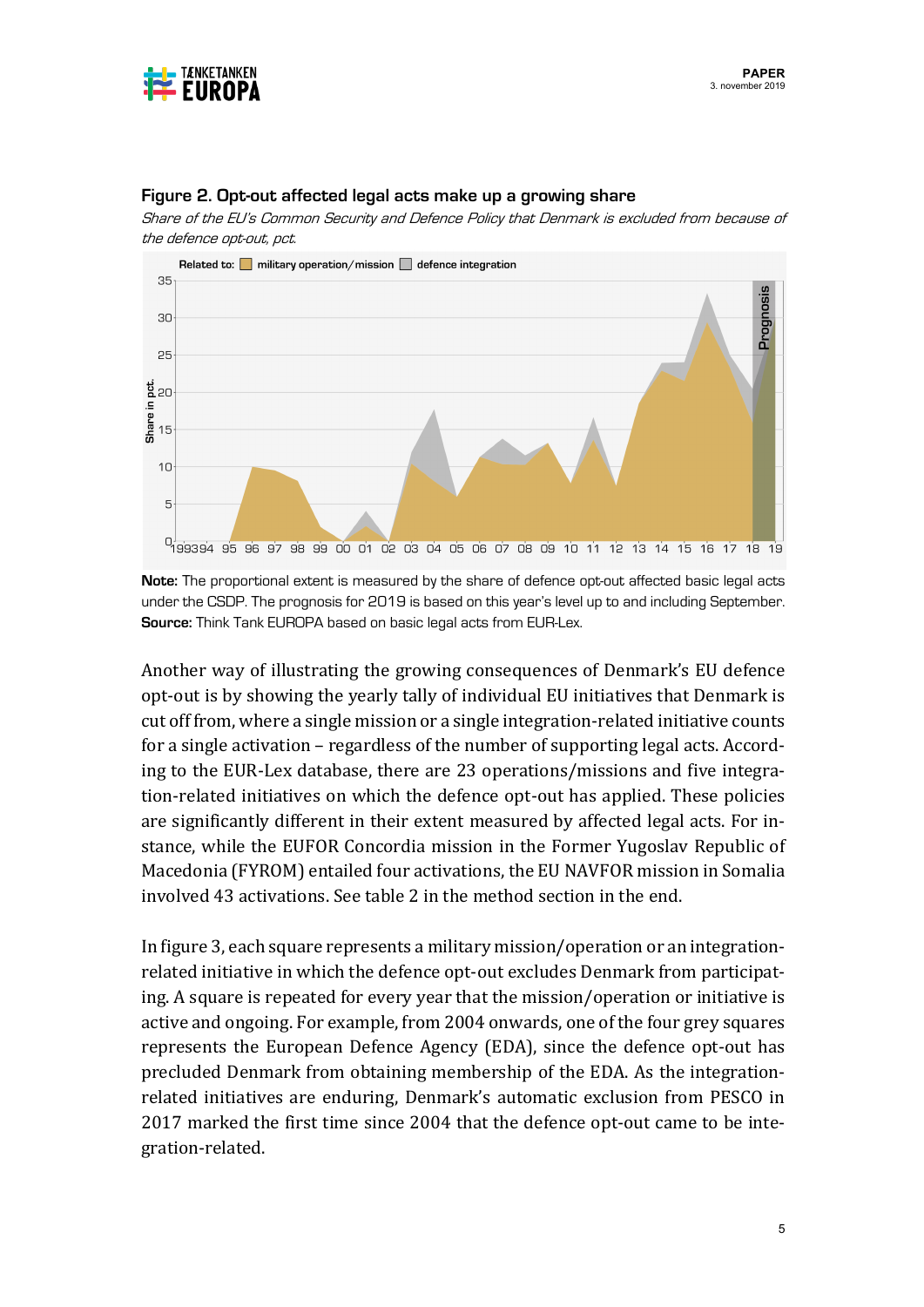



#### **Figure 3. Denmark is excluded more often**

Ongoing operations/missions and integration-related initiatives that are affected by Denmark's EU defence opt-out year to year.

**Note:** Every square in this figure represents either an opt-out affected ongoing operation/mission or an opt-out affected integration-related initiative, e.g. PESCO or the EDA. Operations/missions and integration-related initiatives repeat every year they are ongoing. **Source:** Think Tank EUROPA based on basic legal acts from EUR-Lex.

Individual PESCO projects are not included in figure 3. Instead, the figure represents PESCO by a single grey square. However, in 2019, there were 34 ongoing PESCO projects, such as the European Medical Command, Military Mobility and the EUFOR Crisis Response Operation Core.<sup>2</sup> Denmark cannot participate in any of these 34 projects.

#### **More consequences on new areas**

The EU defence opt-out practically covers two affairs, the military missions and operations on the one hand, and the defence integration on the other. As is evident from the figures, the majority of Denmark historical opt-out activations has related to military missions. This was the case at the beginning of the 00s when NATO's operations in Macedonia and Bosnia and Herzegovina were handed over to the EU and thereby activated Denmark's defence opt-out. As a result of this, Danish soldiers had to return to Denmark.

<sup>2</sup> EEAS, Permanent Structured Cooperation (PESCO) factsheet, https://eeas.europa.eu/headquarters/headquarters-Homepage/34226/permanent-structured-cooperation-pesco-factsheet\_en.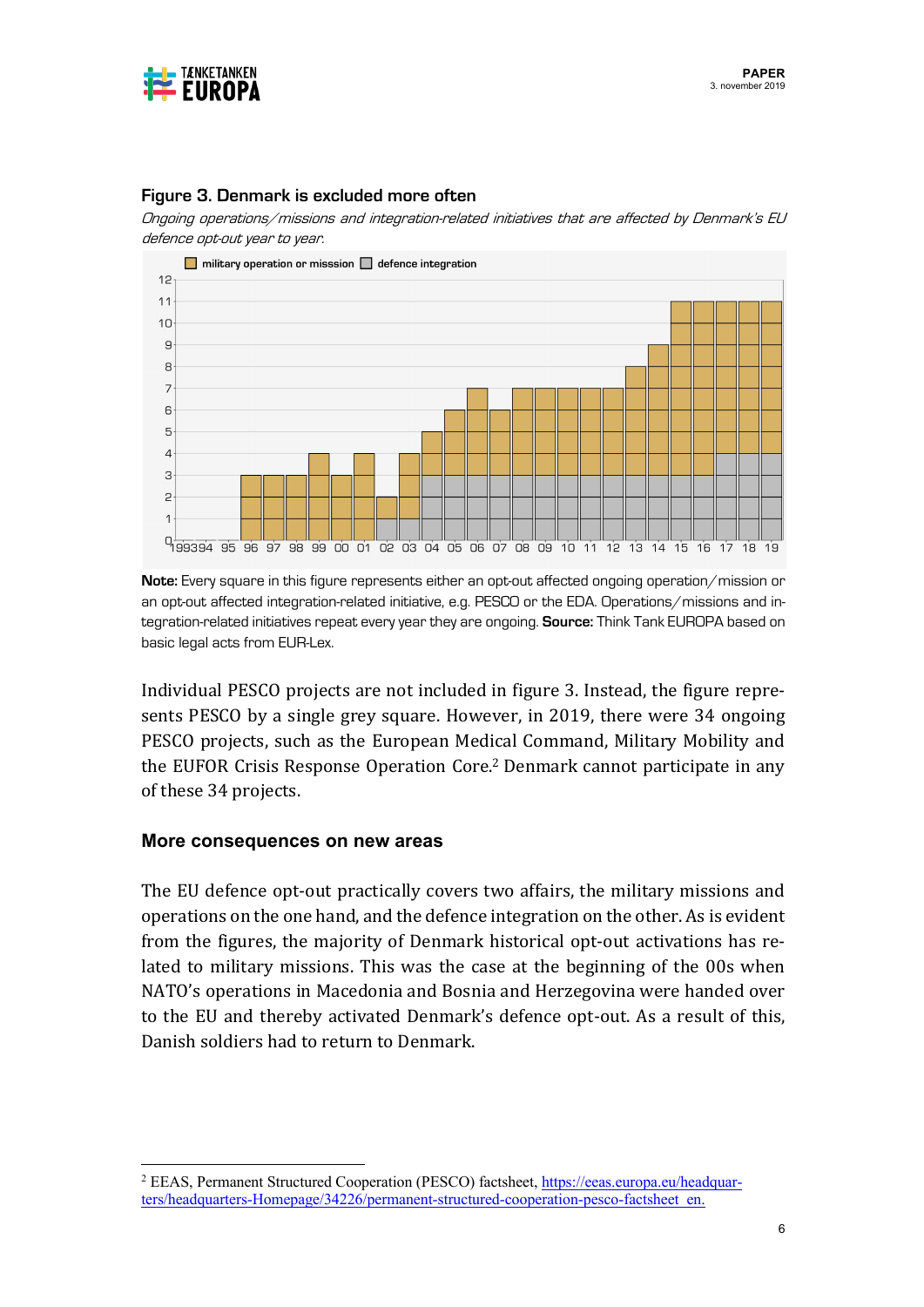

Denmark's defence opt-out is still mostly activated by military missions. For example, Denmark was last year precluded from participating in six ongoing missions. These included missions that were in Denmark's clear strategic and humanitarian interest to participate in, such as Operation Atalanta, an anti-pirate EU effort since 2008 off the coast of Somalia, Operation Althea, whose purpose since 2004 has been to bring peace and security to Bosnia and Herzegovina, and Operation Sophia, an effort against routes used by migrant smugglers in the Mediterranean Sea since 2015.

One of the first examples of the defence opt-outs integration-related consequences came in 2004 with the founding of the European Defence Agency (EDA). In the mid-2000s, the EU Satellite Centre, which incorporates satellite data into the EU's security decision making, was founded along with Athena, a mechanism that helps coordinate the common expenses of EU missions. But the most important integration-related consequence of Denmark's defence opt-out so far is presumably PESCO, the EU's Permanent Structured Cooperation on defence, which was introduced in 2017. With PESCO, the EDA's role grows alongside the possibility of a more consistent change in the way defence cooperation is organised in the EU. Denmark is the only EU member state, besides the United Kingdom and Malta, that is not a member of PESCO. The United Kingdom and Malta, however, continue to have the ability, contrary to Denmark, to opt into PESCO. The defence opt-out precludes Denmark this ability of self-determination.

PESCO and the development of the EU's Common Security and Defence Policy are among other things driven by recent years' changes to the global threat landscape. Cyberwarfare, migrant smuggling, terrorism, instability in the EU's immediate vicinity and uncontrolled migration are now bigger threats than they were years ago. Besides, there is a growing uncertainty from the EU's otherwise close ally of the United States as well as tense relations with Russia. This has led to a desire between EU member states to improve defence coordination and the capacity to maintain their own security.

The prospective European Commission lead by the former German defence minister Ursula von der Leyen has announced a massive focus on defence cooperation. Von der Leyen writes in her *Political Guidelines*: "We need further bold steps in the next five years towards a genuine European Defence Union".<sup>3</sup> That will probably include the establishment of a Directorate-General for defence, a 22-fold increase

<sup>&</sup>lt;sup>3</sup> A Union that Strives for more, My Agenda for Europe, Ursula von der Leyen, https://ec.europa.eu/commission/sites/beta-political/files/political-guidelines-next-commission\_en.pdf.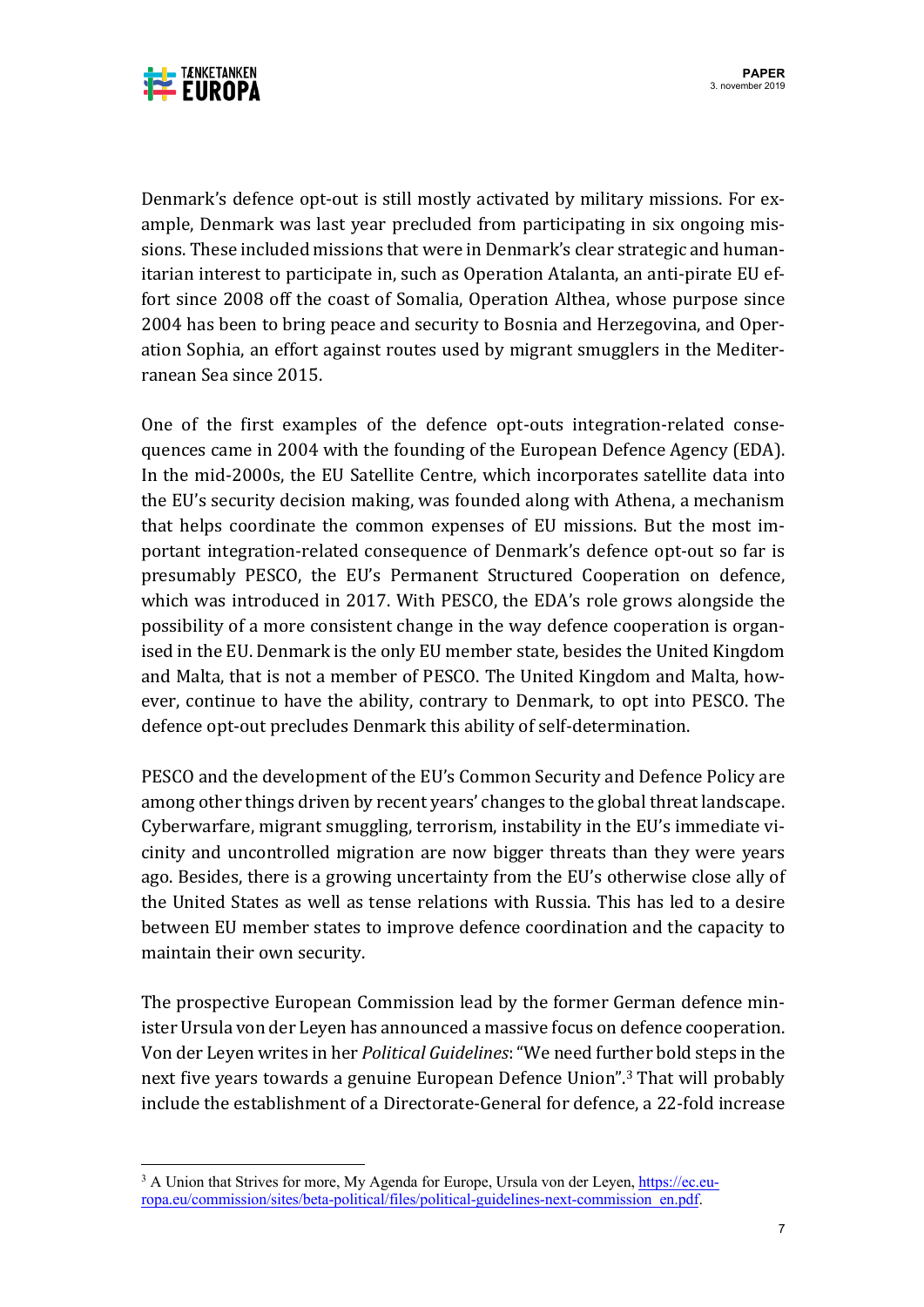

in funds to the area in the EU's coming seven-year framework budget and further integration of civil and military elements in what has been called a Security Union.

Together with deeper EU integration in defence, there is the prospect that it will become increasingly difficult to decouple the pure military initiatives, which activate the defence opt-out, from missions that have both a civilian and military purpose. This will further isolate Denmark, as it is excluded from participating in an even greater share of the EU's efforts. Overall, it seems that Denmark in the future will remain outside an increasingly significant share of the EU's Common Security and Defence Policy.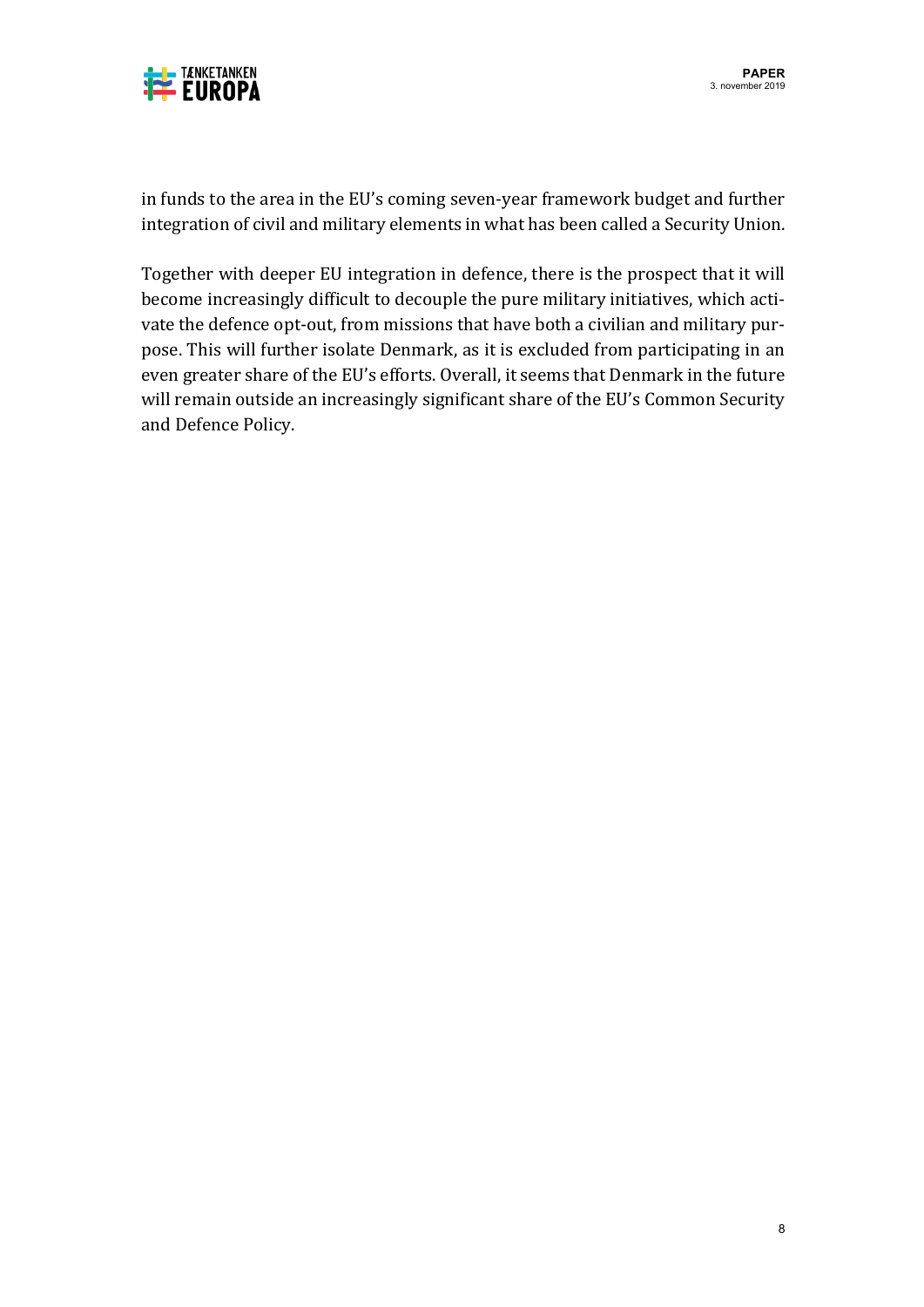

## **Method**

Think Tank EUROPA has based on searches in the database EUR-Lex measured that the EU defence opt-out has been activated 189 times since 1993. The think tank's tally spans a period from 1 November 1993 up to and including 4 October 2019. The tally rests on the number of opt-out affected basic legal acts and hence does not include amending legal acts or recommendations. The tally includes all activations, even if they often refer to the same operations, missions and integration-related initiatives, which provides a picture of the development and extent of Denmark's EU defence opt-out.

Activations of the defence opt-out by basic legal acts have been identified by narrowing down the results to legal acts that either mention Denmark or cite the optout or other related opt-out affected institutions, such as PESCO or the EDA. After narrowing down, each legal act was checked individually and assigned a category (military operation/mission or defence integration). All results have been crossreferenced with the tally by the Danish Parliament's EU Information Centre and the Ministry of Defence.<sup>4</sup> The tally by the EU Information Centre helped Think Tank EUROPA identify seven activations that were otherwise not noted in the EUR-Lex database.

Think Tank EUROPA's tally includes both decisions by the Council of the European Union and by the Political and Security Committee (PSC) because both of these bodies hold relevant authority over the EU's defence cooperation.<sup>5</sup>

See table 1 on the next page.

<sup>4</sup> Hvor mange EU-initiativer er omfattet af forsvarsforbeholdet?, EU Information Centre, https://www.eu.dk/da/spoergsmaal-og-svar-folder/hvor-ofte-har-danmark-aktiveret-forsvarsforbeholdet.

<sup>&</sup>lt;sup>5</sup> The Political and Security Committee (PSC), The Council of the EU, https://www.consilium.europa.eu/en/council-eu/preparatory-bodies/political-security-committee/.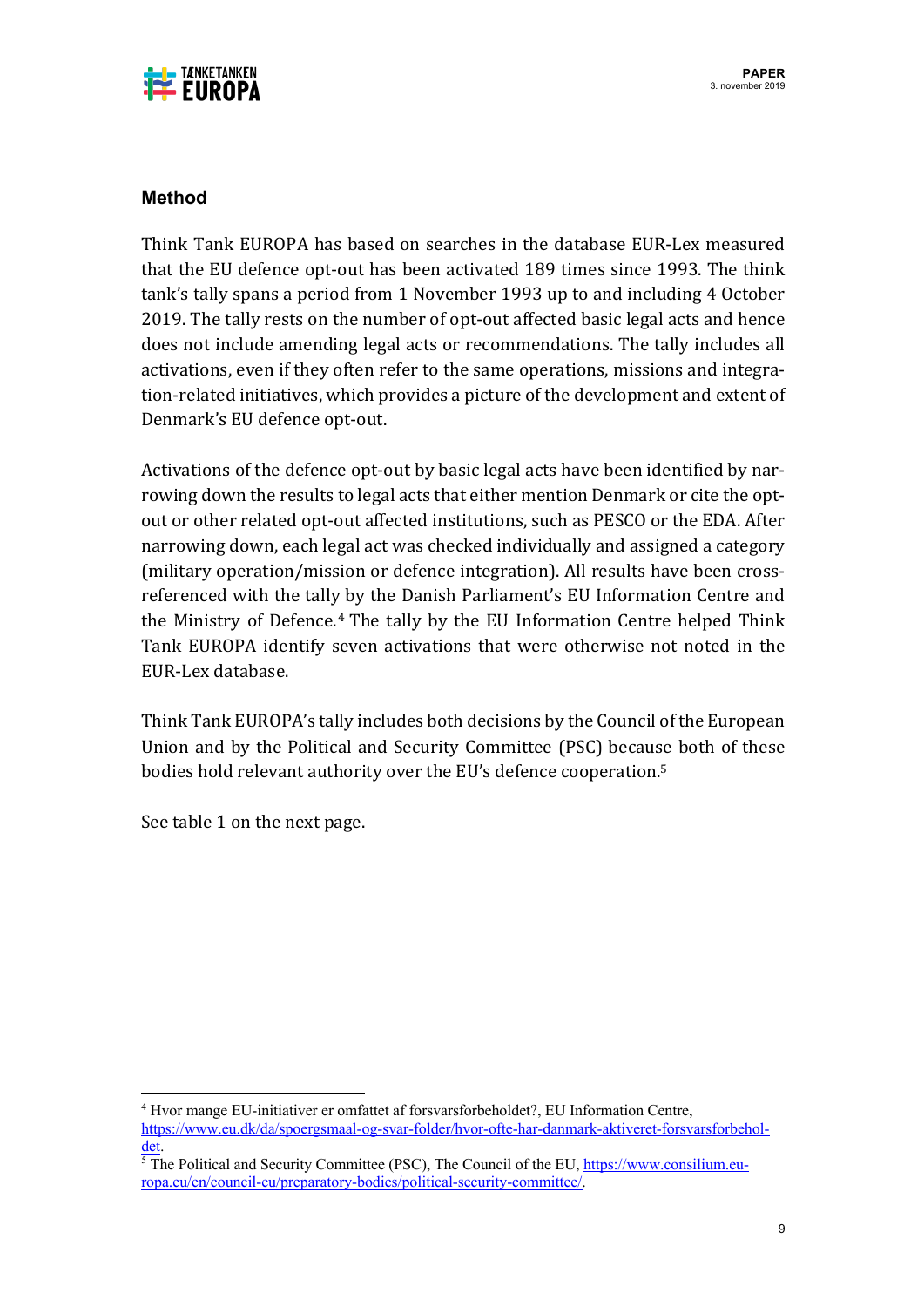

| Year | Category                   | Activa-      | <b>Total CSDP basic</b>                                                    | Total activation share |
|------|----------------------------|--------------|----------------------------------------------------------------------------|------------------------|
| 1993 |                            | tions<br>0   | legal acts<br>6                                                            | (pct.<br>0             |
| 1994 |                            | 0            | 19                                                                         | O                      |
|      |                            |              |                                                                            |                        |
| 1995 |                            | 0            | 21                                                                         | 0                      |
| 1996 | military operation/mission | З            | 30                                                                         | 10                     |
| 1997 | military operation/mission | 2            | 21                                                                         | 9.5                    |
| 1998 | military operation/mission | З            | 37                                                                         | 8.1                    |
| 1999 | military operation/mission | 1            | 52                                                                         | 1.9                    |
| 2000 |                            | 0            | 40                                                                         | 0                      |
| 2001 | integration                | 1            | 49                                                                         | 4.1                    |
|      | military operation/mission |              |                                                                            |                        |
| 2002 |                            |              |                                                                            | O                      |
| 2003 | integration                |              |                                                                            | 11.9                   |
|      | military operation/mission | 7            |                                                                            |                        |
| 2004 | integration                | 6            |                                                                            | 17.7                   |
|      | military operation/mission | 5            |                                                                            |                        |
| 2005 | military operation/mission | 4            | 67                                                                         | 6                      |
| 2006 | military operation/mission | 6            | 53                                                                         | 11.3                   |
|      | integration                | 5<br>58<br>6 | 13.8                                                                       |                        |
| 2007 | military operation/mission |              |                                                                            |                        |
|      | integration                | 1            | 78                                                                         | 11.5                   |
| 2008 | military operation/mission | 8            |                                                                            |                        |
| 2009 | military operation/mission | 7            | 53                                                                         | 13.2                   |
| 2010 | military operation/mission | 7            | 90                                                                         | 7.8                    |
|      | integration                | 5            |                                                                            |                        |
| 2011 | military operation/mission | 9            |                                                                            | 16.7                   |
| 2012 | military operation/mission | 5            | 67                                                                         | 7.5                    |
| 2013 | military operation/mission | 10           | 54                                                                         | 18.5                   |
|      | integration                | 1            |                                                                            |                        |
| 2014 | military operation/mission | 55           | 1<br>O<br>49<br>1<br>67<br>62<br>66<br>96<br>5<br>79<br>2<br>51<br>1<br>60 | 24                     |
|      | integration                |              |                                                                            |                        |
| 2015 | military operation/mission | 17           | 15                                                                         | 24                     |
|      | integration                |              |                                                                            |                        |
| 2016 | military operation/mission |              |                                                                            | 33.3                   |
|      | integration                |              |                                                                            |                        |
| 2017 | military operation/mission | 14           |                                                                            | 25                     |
| 2018 | integration                | 5            |                                                                            |                        |
|      | military operation/mission | 7            | 44                                                                         | 20.5                   |
| 2019 | military operation/mission | $9*$         | $31*$                                                                      | $29*$                  |

## **Table 1: Activations per year (point used as the decimal separator)**

**Note:** \*pr. 4 October. **Source:** Think Tank EUROPA based on basic legal acts from EUR-Lex.